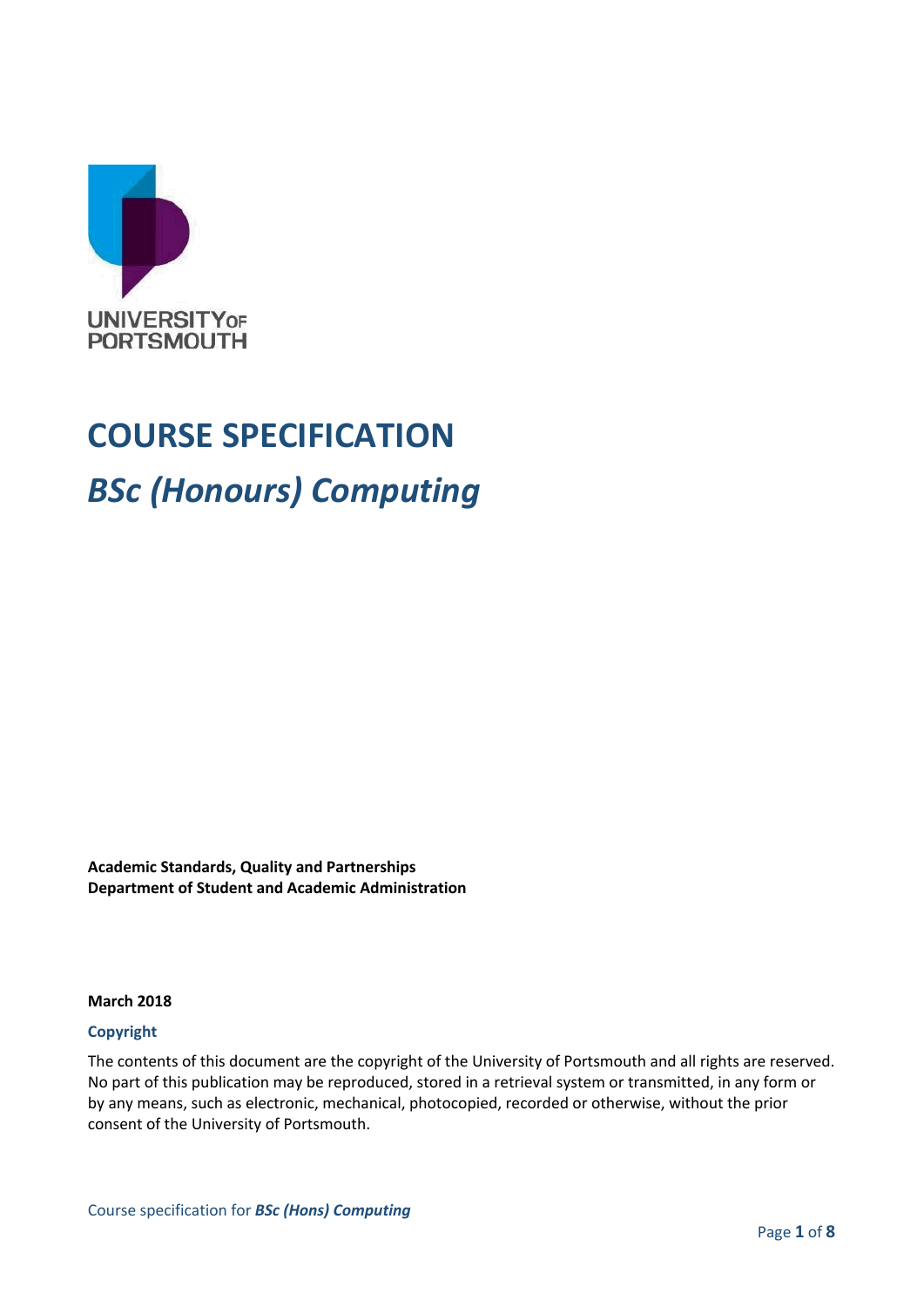## **COURSE SPECIFICATION**

Please refer to the [Course Specification Guidance Notes](http://www.port.ac.uk/departments/services/academicregistry/qmd/curriculum-framework-2019-20/filetodownload,201767,en.docx) for guidance on completing this document.

| Course title                                                                                         | <b>BSc (Hons) Computing</b>                               |
|------------------------------------------------------------------------------------------------------|-----------------------------------------------------------|
| <b>Final Award</b>                                                                                   | BSc (Hons)                                                |
| Exit Awards                                                                                          | CertHE, DipHE, BSc, BSc (hons)                            |
| Course Code / UCAS code (if applicable)                                                              | C0580(S) (GG46)                                           |
| Mode of study                                                                                        | full time                                                 |
| Mode of delivery                                                                                     | Campus                                                    |
| Normal length of course                                                                              | 3 years, 4 years with placement                           |
| Cohort(s) to which this course specification<br>applies                                              | from September 2020 intake onwards                        |
| <b>Awarding Body</b>                                                                                 | University of Portsmouth                                  |
| <b>Teaching Institution</b>                                                                          | University of Portsmouth                                  |
| Faculty                                                                                              | <b>Faculty of Technology</b>                              |
| School/Department/Subject Group                                                                      | <b>School of Computing</b>                                |
| School/Department/Subject Group webpage                                                              | www,port.ac.uk/computing                                  |
| Course webpage including entry criteria                                                              | www.port.ac.uk/study/courses/bsc-hons-computing           |
| Professional and/or Statutory Regulatory<br><b>Body accreditations</b>                               | British Computer Society for students entering at Level 4 |
| <b>Quality Assurance Agency Framework for</b><br><b>Higher Education Qualifications (FHEQ) Level</b> | FHEQ level 4,5,6                                          |

This course specification provides a summary of the main features of the course, identifies the aims and learning outcomes of the course, the teaching, learning and assessment methods used by teaching staff, and the reference points used to inform the curriculum.

This information is therefore useful to potential students to help them choose the right course of study, to current students on the course and to staff teaching and administering the course.

Further detailed information on the individual modules within the course may be found in the relevant module descriptors and the Course Handbook provided to students on enrolment.

Please refer to the [Module Web Search](https://register.port.ac.uk/ords/f?p=111:1:0:::::) for further information on the course structure and modules.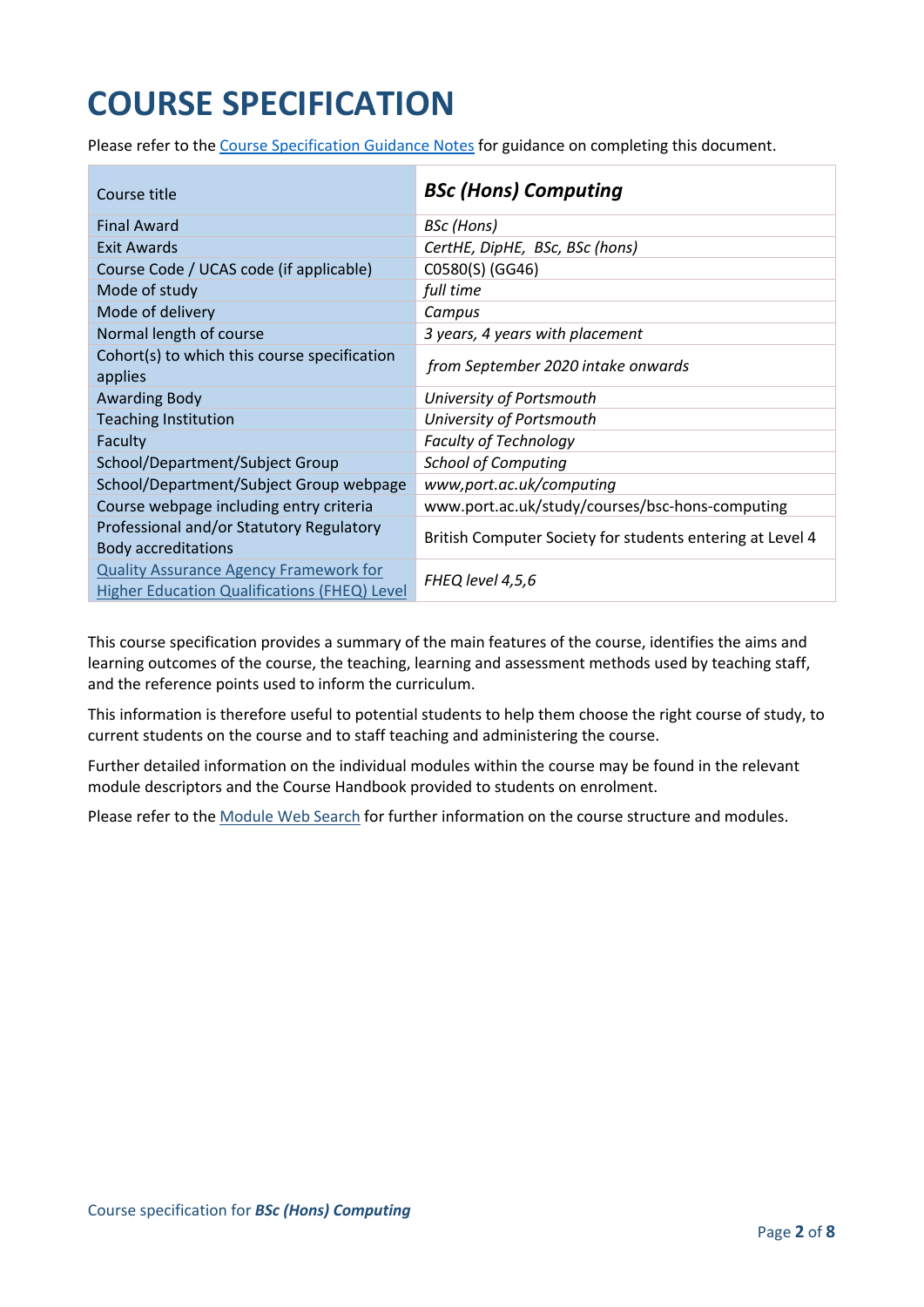## **Educational aims of the course**

The course aims to equip students for employment in a diverse range of computing related professions by providing a breath of knowledge and skills within the subject area. The computing course promotes innovation and creativity, while providing a diverse experience within the computing domain. In particular, the programme blends two key aspects of Computing: technical implementation (in both hardware and software) and the human factors of information systems. These aspects are covered via core modules at each level of the course, integrated via a large, compulsory, individual project in the final year that is tailored to individual students' key interests developed via a range of optional modules.

In addition, and more generally, the course aims to:

- Provide a challenging, stimulating and self-rewarding study environment.
- Provide a framework whereby individual study paths may be forged based on the student's interests from a range of options and the subject of their final year project.
- Enable students to broaden their studies, at level 5 by including modules from outside their discipline as substitutes for degree option choices such as Initial Teacher Training and languages.
- Provide a broad range of options at Levels 5 and 6 to enable students to specialise within their program of study.
- Accommodate student needs in relation to maximising their career potential by enabling them to develop knowledge, understanding and skills in their chosen subject area.
- Promote career aspirations by including study topics on professional, legal and ethical practices and employability skills, embedded throughout the curriculum.
- Provide the opportunity for students to undertake an industrial placement year with support from the Student Placement and Employability Centre.
- Provide the opportunity for student to undertake study abroad

## **Course Learning Outcomes and Learning, Teaching and Assessment Strategies**

The [Quality Assurance Agency for Higher Education \(QAA\)](http://www.qaa.ac.uk/en) sets out a national framework of qualification levels, and the associated standards of achievement are found in their [Framework for Higher Education](https://www.qaa.ac.uk/docs/qaa/quality-code/qualifications-frameworks.pdf?sfvrsn=170af781_16)  [Qualifications](https://www.qaa.ac.uk/docs/qaa/quality-code/qualifications-frameworks.pdf?sfvrsn=170af781_16) document.

The Course Learning Outcomes for this course are outlined in the tables below.

#### **A. Knowledge and understanding of:**

| LO<br>number   | <b>Learning outcome</b>                                                                                                                                                                                                                                                                             | <b>Learning and</b><br><b>Teaching</b><br>methods                                                  | <b>Assessment</b><br>methods                                                                 |
|----------------|-----------------------------------------------------------------------------------------------------------------------------------------------------------------------------------------------------------------------------------------------------------------------------------------------------|----------------------------------------------------------------------------------------------------|----------------------------------------------------------------------------------------------|
| A <sub>1</sub> | The fundamental and underlying theory of computing,<br>computer architectures, programming, operating<br>systems, computer networks, software systems,<br>database systems, systems analysis and design, human<br>computer interaction, and web authoring<br>infrastructures in the global context. | Lectures,<br>seminars,<br>Practical<br>sessions, group<br>work,<br>simulations,<br>demonstrations. | Demonstrations,<br>Reports,<br>Presentation<br>Portfolios,<br>Examination, Set<br>Exercises. |
| A2             | The theory and practice of requirements analysis,<br>specification and prototyping, implementation, testing,<br>integration, documentation, delivery and maintenance<br>and their roles in software development.                                                                                    | lectures,<br>seminars,<br>laboratory work,<br>group work,<br>demonstrations<br>project work        | Reports, Project<br>Work, Group<br>Work, Set<br>Exercises,<br>Coursework.                    |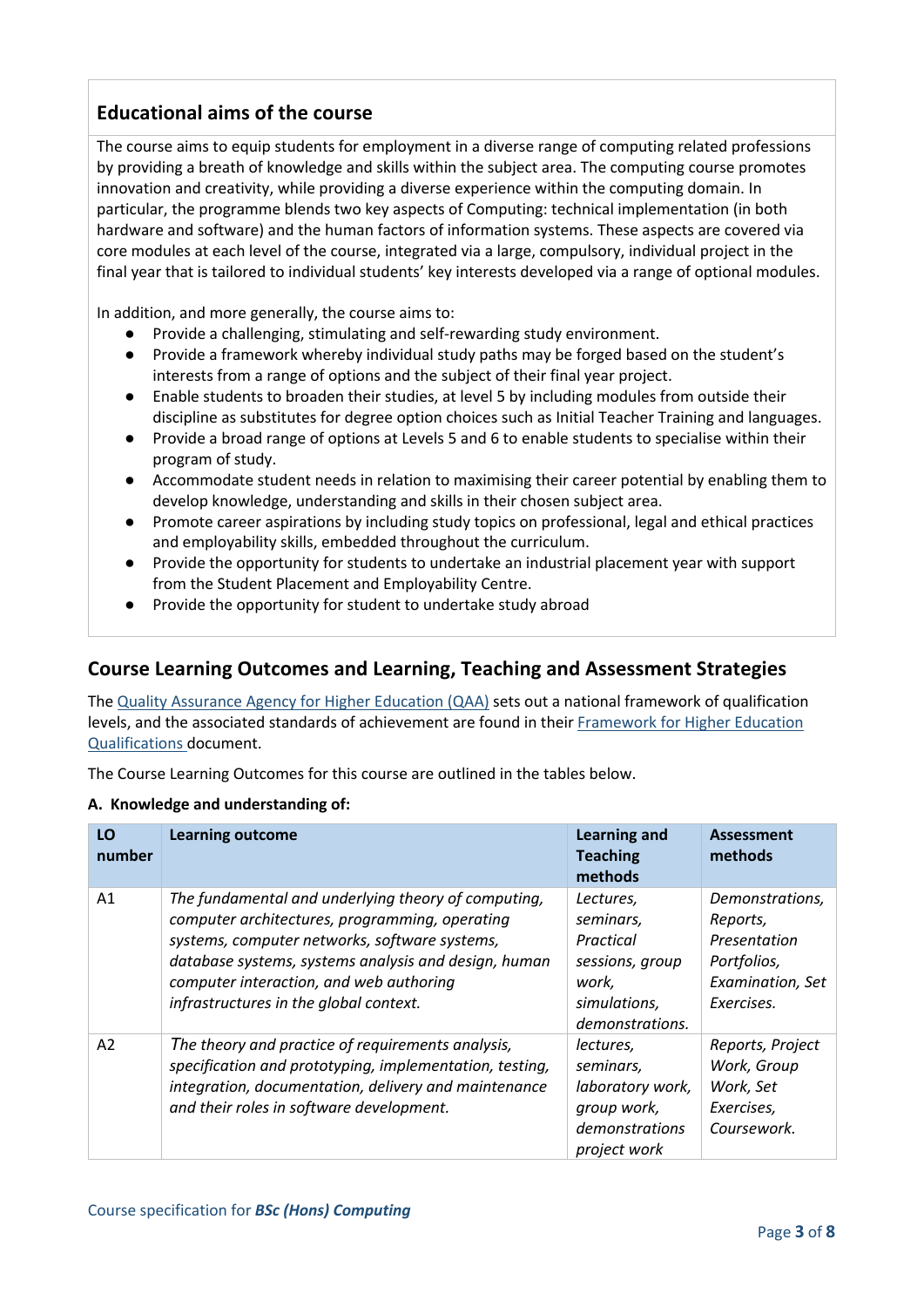| A <sub>3</sub> | The need for creativity in producing novel and robust<br>software products.                                                                                    | practical work,<br>group work,<br>demonstrations<br>project work | Demonstrations,<br>Practical work,<br>Group work and<br>reports. |
|----------------|----------------------------------------------------------------------------------------------------------------------------------------------------------------|------------------------------------------------------------------|------------------------------------------------------------------|
| A4             | The need for the efficient and effective management of<br>the process for software construction within an ethical<br>and social framework.                     | Project work,<br>Group work,<br>Seminars,<br><b>Lectures</b>     | Group work,<br>project work,<br>and reports.                     |
| A5             | Computer networks; usability and interaction design,<br>together with data management via database systems,<br>and international standard and protocols. (CI). | Lectures.<br>Seminars,<br><b>Practical session</b>               | Reports,<br>Presentations,<br>Group work,<br>Examination.        |

## **B. Cognitive (Intellectual or Thinking) skills, able to:**

| LO<br>number   | <b>Learning outcome</b>                                                                                                                                                                                                                           | <b>Learning and</b><br><b>Teaching</b><br>methods       | <b>Assessment</b><br>methods                                                                  |
|----------------|---------------------------------------------------------------------------------------------------------------------------------------------------------------------------------------------------------------------------------------------------|---------------------------------------------------------|-----------------------------------------------------------------------------------------------|
| <b>B1</b>      | Apply an intellectual, analytical, creative problem-<br>solving nature, and the ability to identify risks including<br>safety aspects that may be involved in the deployment<br>of complex computing systems within a given context.              | Lectures,<br>seminars, group<br>work, practical<br>work | Presentations,<br>Examination<br>Written, Project<br>Work, Group<br>Work and Set<br>Exercises |
| <b>B2</b>      | Demonstrate an ethical and critical awareness, which<br>are necessary and appropriate for a reflective<br>practitioner.                                                                                                                           | Lectures,<br>Seminars,<br>Practical<br><b>Sessions</b>  | Project work,<br>Project Reports,<br>Group Work                                               |
| B <sub>3</sub> | Develop a critical awareness of the effects upon the<br>global society of technical and technological<br>development and develop a self-updating sense of<br>professional conduct in relation to society's increased<br>dependence on technology. | Lecture, Seminar<br>Practical Work,<br><b>PDP</b>       | Set Exercise,<br>Report, Group<br>Work                                                        |
| <b>B4</b>      | Plan, execute and professionally report on a major final<br>year engineering project.                                                                                                                                                             | Lecture, Project<br>Supervisor<br><b>Meetings</b>       | Project Artefact<br>Development,<br>Project report.                                           |

#### **C. Practical (Professional or Subject) skills, able to:**

| LO<br>number   | <b>Learning outcome</b>                                                                                                                                                                      | <b>Learning and</b><br><b>Teaching</b><br>methods        | Assessment<br>methods                                                                                       |
|----------------|----------------------------------------------------------------------------------------------------------------------------------------------------------------------------------------------|----------------------------------------------------------|-------------------------------------------------------------------------------------------------------------|
| C <sub>1</sub> | Critically evaluate and create appropriate, effective,<br>robust and productive methods and tools for the<br>successful construction, and timely delivery of valid<br>computer-based system. | Lectures.<br>Seminars,<br>Practical Work,<br>Group Work, | Project Work.<br>Group Work<br><b>Presentations</b><br>Demonstrations,<br>Examinations<br>and Set Exercises |
| C <sub>2</sub> | Use industry standard software and hardware<br>proficiently for specific purposes in the global<br>environment.                                                                              | <b>Practical Work</b>                                    | Examinations,<br>Set Exercise<br>Reports                                                                    |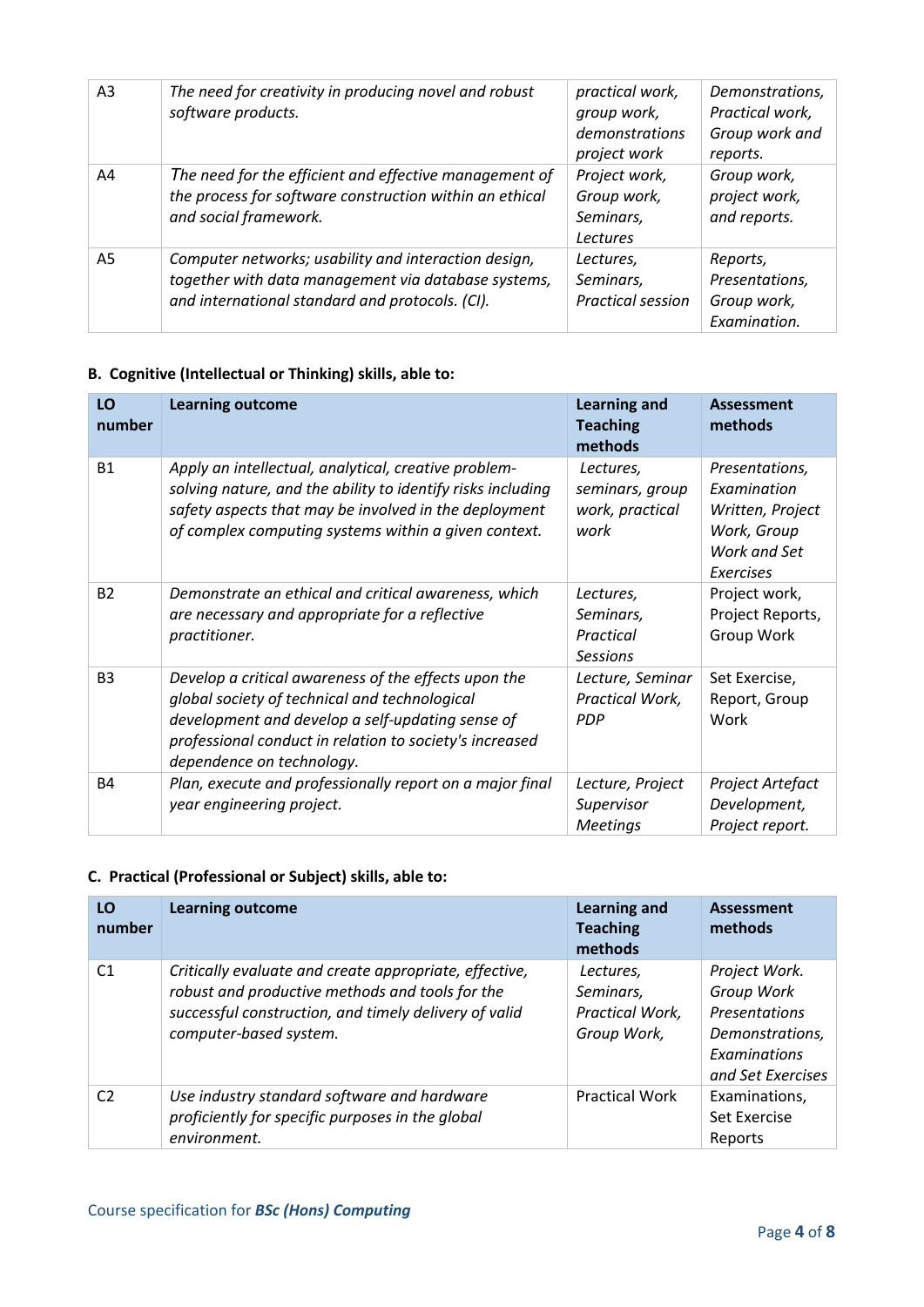| C <sub>3</sub> | Use programming skills in one or more programming<br>environments                                    | Lecture,<br>practical<br>sessions | portfolio, Set<br>exercise (exam)             |
|----------------|------------------------------------------------------------------------------------------------------|-----------------------------------|-----------------------------------------------|
| C <sub>4</sub> | Apply professional codes of conduct and appreciate the<br>ethical considerations that underpin them. | Lectures,<br>Tutorials,           | Set Exercises,<br>Coursework,<br>Examinations |
| C <sub>5</sub> | Demonstrate experience productive capability by<br>developing employability skills.                  | Practical<br>sessions             | Portfolio                                     |

*Add additional rows as required.*

#### **D. Transferrable (Graduate and Employability) skills, able to:**

| LO<br>number   | <b>Learning outcome</b>                                                                                                                                                                              | <b>Learning and</b><br><b>Teaching</b><br>methods                       | <b>Assessment</b><br>methods                                                                                      |
|----------------|------------------------------------------------------------------------------------------------------------------------------------------------------------------------------------------------------|-------------------------------------------------------------------------|-------------------------------------------------------------------------------------------------------------------|
| D <sub>1</sub> | Communicate effectively in writing, speaking and in<br>appropriate forms of presentation. Read, understand<br>and analyse complex documents related to software<br>products and system requirements. | lectures,<br>seminars, group<br>work,                                   | Portfolios,<br>Presentations<br>Reports, Set<br>exercise,<br>Examinations                                         |
| D <sub>2</sub> | Develop a high level of competence in Information<br>Technology - Use information technology to handle<br>data, simulation and assist with design and testing.                                       | Lectures,<br>Seminars,<br>Practical Work,<br>Group Work,                | Set exercise<br>(exam), Project<br>Reports,<br>Demonstrations                                                     |
| D <sub>3</sub> | Deal with the numerical data as might be found in<br>typical computing applications. Assess problem domains<br>and formulate appropriate problem solving strategies.                                 | Lectures,<br>Seminars,<br>Practical<br>sessions                         | Written Exams,<br>Set Exercises,<br><b>Project Reports</b>                                                        |
| D <sub>4</sub> | Build on previous experience in order to enhance<br>personal development. Ability to work in teams to<br>achieve goals efficiently and effectively but nevertheless<br>be distinctively individual.  | Seminars,<br>Practical<br>Session, Group<br>work, Seminars,<br>Lectures | Portfolios, Set<br>exercise (exam),<br>reports, Set<br><b>Exercises Group</b><br>Coursework, and<br>Presentations |
| D <sub>5</sub> | Deliver appropriate outcomes in a timely fashion to a<br>given standard                                                                                                                              | Practical<br>sessions                                                   | Portfolio,<br>Coursework                                                                                          |

#### **Academic Regulations**

The current University of Portsmouth [Academic Regulations](http://policies.docstore.port.ac.uk/policy-107.pdf) will apply to this course.

## **Support for Student Learning**

The University of Portsmouth provides a comprehensive range of support services for students throughout their course, details of which are available at the [MyPort](http://myport.ac.uk/) student portal.

#### **In addition to these University support services this course also provides:**

- *The Course is managed and students are supported by a Course Leader*
- *An induction programme that introduces the student to the University and their course*
- *Each student has a personal tutor, responsible for pastoral support and guidance*
- *Faculty learning Support Tutors who provide individual and group support in key areas*
- *Personal Development Planning (PDP) for all awards*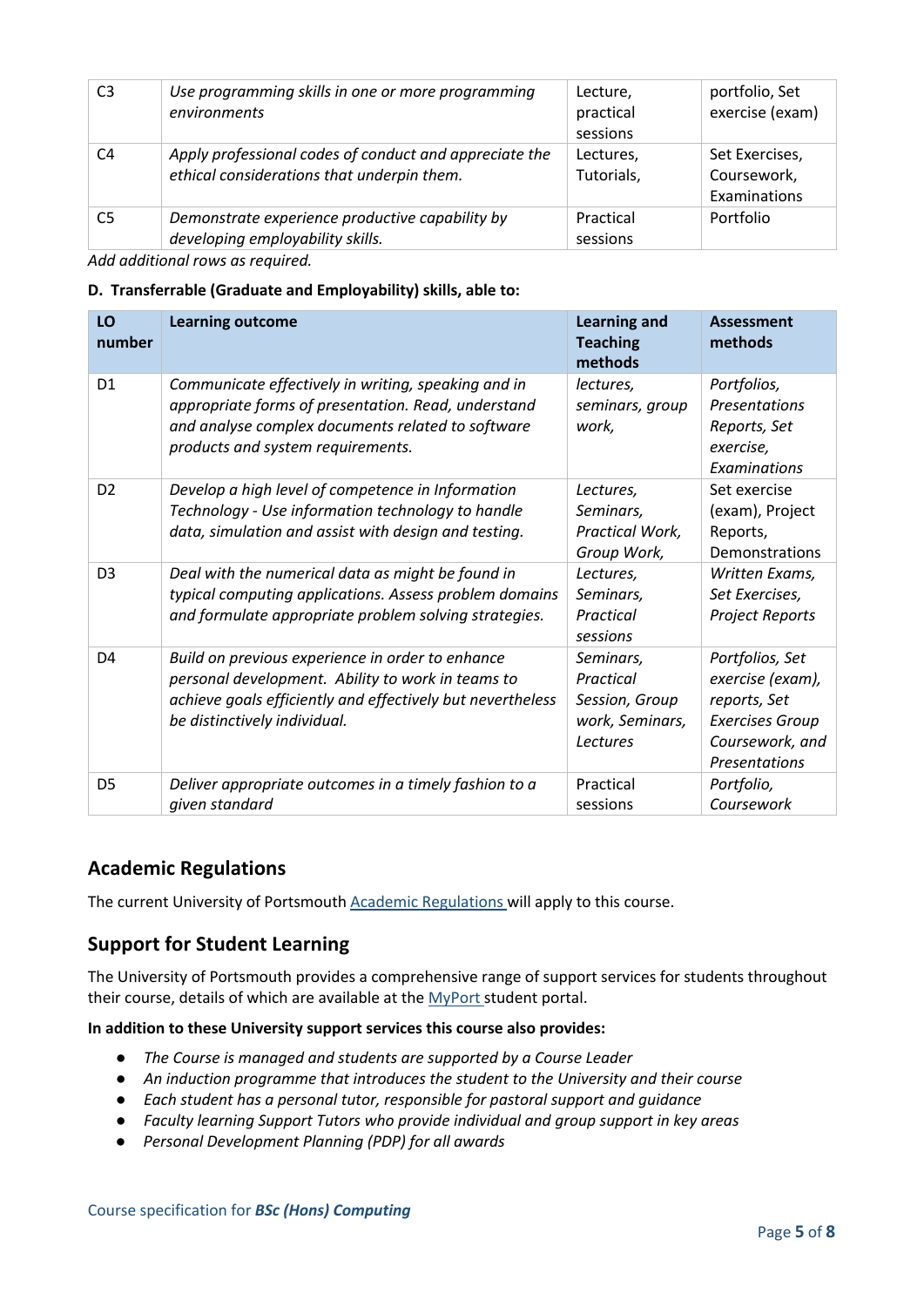- *Several general-purpose computer laboratories and special-purpose laboratories including a Networking Lab, Mobile Application Development Lab, Big Data Lab and Human Computer Interaction Lab.*
- *Flexible teaching and study facilities including multiple areas ideal for individual and group study*
- *A library of devices loanable to students for project work (including smart watches, tablets, sensors, smart-home devices, eye trackers) and lockers of laptops for student loan.*
- *Student support prior to, during and following placements includes Student Placement Office Centre who support placement searching and the application process, School Placement Coordinator who manages placements and Placement Tutors who visit the student and provide pastoral care for the placement year.*

## **Evaluation and Enhancement of Standards and Quality in Learning and Teaching**

The University of Portsmouth undertakes comprehensive monitoring, review and evaluation of courses within clearly assigned staff responsibilities. Student feedback is a key feature in these evaluations, as represented in our [Policy for Listening to and Responding to the Student Voice](http://policies.docstore.port.ac.uk/policy-069.pdf) where you can also find further information.

## **Reference Points**

The course and outcomes have been developed taking account of:

- [University of Portsmouth Curriculum Framework Specification](http://policies.docstore.port.ac.uk/policy-217.pdf)
- [University of Portsmouth Education Strategy 2016 -](http://policies.docstore.port.ac.uk/policy-187.pdf) 2020
- [University of Portsmouth Code of Practice for Work-based and Placement Learning](http://policies.docstore.port.ac.uk/policy-151.pdf)
- [Quality Assurance Agency UK Quality Code for Higher Education](https://www.qaa.ac.uk/quality-code)
- [Quality Assurance Agency Qualification Characteristic Statements](http://www.qaa.ac.uk/assuring-standards-and-quality/the-quality-code/characteristics-statements)
- ●
- [Quality Assurance Agency Subject Benchmark Statement](https://www.qaa.ac.uk/docs/qaa/subject-benchmark-statements/subject-benchmark-statement-computing.pdf?sfvrsn=ef2c881_10) for *Computing Oct, 2019*
- [Quality Assurance Agency Framework for Higher Education Qualifications](https://www.qaa.ac.uk/docs/qaa/quality-code/qualifications-frameworks.pdf?sfvrsn=170af781_16)
- Requirements of Professional and/or Statutory Regulatory Bodies: **British Computer Society (BCS) requirements**
- Vocational and professional experience, scholarship and research expertise of the University of Portsmouth's academic members of staff
- **National Occupational Standards**

#### **Appendix - Initial Teacher Training (ITT) Pathway**

Students on the BSc (Hons) Computing programme who are interested in employment as secondary school teachers in Computer Science may request to opt-in to the course's ITT pathway. The ITT pathway combines the core of their degree programme with initial teacher training and school placements. Achievement of the standards for Qualified Teacher Status (QTS) are an essential part of the pathway.

The aims of the pathway are:

- To equip students with a rigorous knowledge and understanding of the core areas of education professional values and practice, knowledge and understanding and teaching (including planning, expectations and target setting, monitoring and assessment, teaching and class management)
- To enable students to recognise the complex interrelationship between educational theory, policy and practice
- To enable students to apply educational and research based analysis to issues of their personal practice
- To introduce students to conceptual and analytic methods used in educational research and to provide opportunities for the development and application of these tools

#### Course specification for *BSc (Hons) Computing*